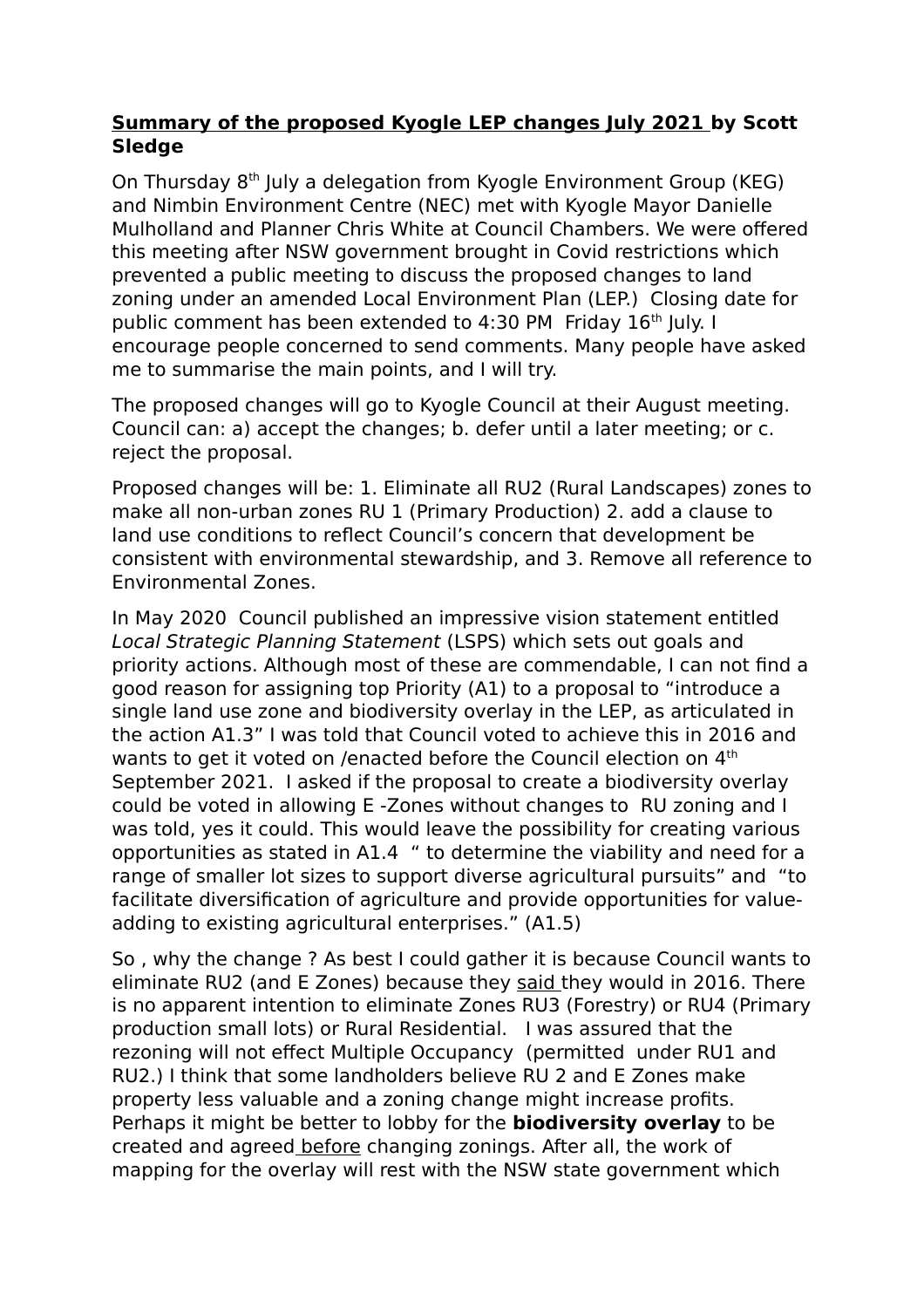has a poor track record in recent times for protecting biodiversity. And Kyogle has yet to determine a Koala Plan of Management (KPOM.)

According to Dailan Pugh, President of NorthEast Forsests Alliance (NEFA): The *'Northern Councils E Zone Review, Final Recommendations Report'* identified the following allocation of high conservation value vegetation to environmental zones:

#### **E2 Criteria**

SEPP 26 Littoral Rainforests. SEPP 14 Coastal Wetlands. Endangered Ecological Communities, Key Threatened Species Habitat (including oldgrowth, key fauna habitat, critical habitat), >70% cleared ecosystems and Mitchell Landscapes, and Aboriginal culturally significant lands.

#### **E3 Criteria**

Riparian and estuarine vegetation and wetlands. Rare, Endangered and Vulnerable Forest Ecosystems. Native vegetation on coastal foreshores.

NEFA does not agree with the appropriateness of these allocations, but agrees that these should be protected as a minimum in Environmental zones. This region's high population growth, with associated urban and tourist developments along the coast, is a major cause of habitat loss and fragmentation.

 The Kyogle Shire encompasses the spectacular volcanic remnants of the Tweed Shield Volcano, centred on Mount Warning, and the Focal Peak Shield Volcano, centred near Mount Barney. The volcanic ranges support rainforests, and the sedimentary soils of the valleys eucalypt forests and wetlands. These forests have been identified as being of outstanding international, national and state value for threatened ecosystems and biodiversity. They encompass the heart of the Gondwana Rainforests of Australia World Heritage property. They are part of one of the world's 35 biodiversity hotspots because of their exceptional species endemism and the threat of habitat loss.

While private lands within the shire have been extensively cleared, this just increases the significance and importance of remnant vegetation. The remnant vegetation includes areas of rainforest that would qualify for world heritage listing,…

The Border Ranges Rainforest Biodiversity Management **(BRRBM)** Plan (Department of Environment, Climate Change and Water NSW, 2010) covers the Border Ranges North and South (Queensland and New South Wales) Biodiversity Hotspot,…

The BRRBM Plan constitutes the regional recovery plan for species and ecological communities…. Kyogle Council should be providing the identified Conserve and Repair Priority Areas with the needed Environmental Zoning needed to achieve the Recovery Plan's intent.

### **Extract showing Repair Priority Areas Relevant to Kyogle:**

The Plan then focuses on objectives and outcomes aimed at redressing the threats, noting: *The objective of this Plan is to protect rainforest and related biodiversity and to provide a consistent and effective recovery program for species and communities of conservation concern. The recovery program will focus on improving the condition (connectivity and integrity) of rainforest and related vegetation communities and their component species and systems.* 

This is a State and Commonwealth Recovery Plan and as such has statutory weight.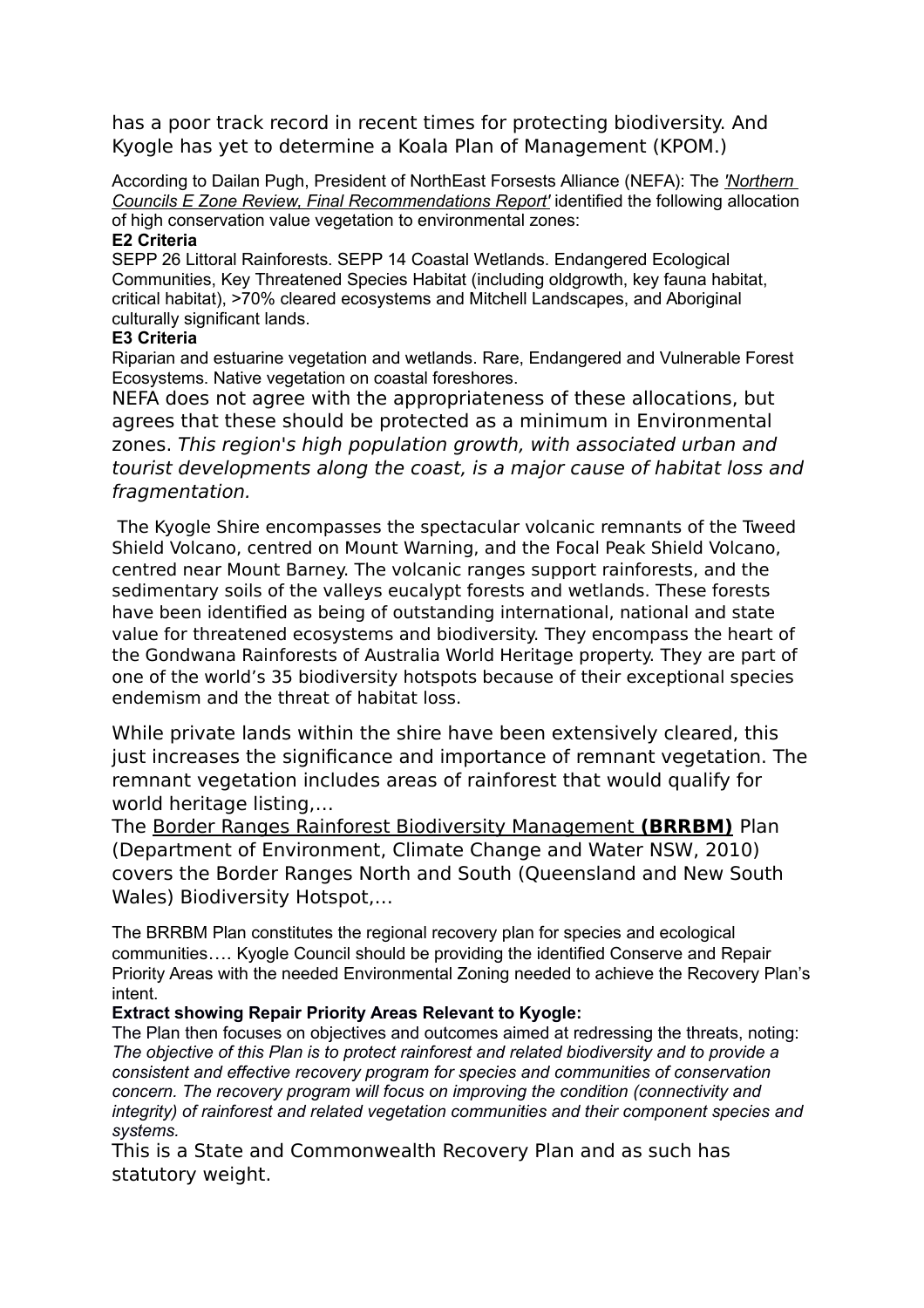Ensure that land use objectives for local environment plan environmental zones (for the types of activities permissible) are compatible with the long-term protection and management of rainforest and related vegetation, including corridors, buffers, and ecological restoration activities.

NEFA is concerned that local Councils could pass their regulatory functions over to **Local Land Services (LLS) which could oversee further clearing of rural land.** Under the Local Land Services Act, land clearing can be selfassessed by land holders. The June 2019 Auditor General report on Managing Native Vegetation found that "The clearing of native vegetation on rural land is not effectively regulated and managed."

**NB You can read more extracts from the NEFA submission at the end of this message:**

•

# **Local Land Services is not a fit or proper organisation to regulate land management -**

Logging and clearing operations occur over thousands of hectares of native forests inhabited by a variety of threatened species, many of which are threatened by extinction. They involve removal of trees and shrubs used by a variety of species for food, nesting and denning, extensive soil disturbance resulting in erosion and stream pollution, reductions in carbon sequestration and storage, and changes in evapotranspiration affecting microclimates, air moisture, temperature and stream flows.

Eucalypt trees are long lived organisms, taking decades to begin to flower and seed, over a century to begin to develop the hollows required by a plethora of native species for denning and nesting, and have lifespans measured in centuries. They can grow to massive sizes and are not quickly replaced. Logging impacts are long-lasting, so they are compounded by repeat events, and combined with clearing have landscape scale impacts.

Logging and clearing are high impact activities with significant environmental impacts that deserve due consideration. Numerous activities with far smaller footprints and impacts require Development Applications (DAs) be submitted to Councils, including mapping of tree removal and ecosystems, site-specific flora and fauna surveys, and species impact statements. Most importantly they require public exhibition of proposals and reports, giving neighbours and the broader community a right to raise concerns and objections.

Under the Local Land Services Act, land clearing can be self-assessed and most is unexplained while logging only requires a desktop assessment of impacts, and neither require any notification of neighbours or give the public a right to object, critique claims or raise issues. Unlike with Development Applications, neither clearing or logging require any surveys to assess, identify and map the distribution of threatened species and ecosystems as part of an approval process. This includes Koalas. Intentional ignorance allows them to kill and maim threatened species with impunity.

With most land-clearing "unexplained" it is obviously up to landowners to self-assess, with no environmental assessment requirements. Even when Local Land Services are involved, the Auditor General found clearing is "*not effectively regulated and managed*", being fraught with problems of weak processes, poor assessments, inadequate protection, limited monitoring and poor enforcement. With no pre-clearing survey requirements, the identification of "core Koala habitat" as category-2 sensitive